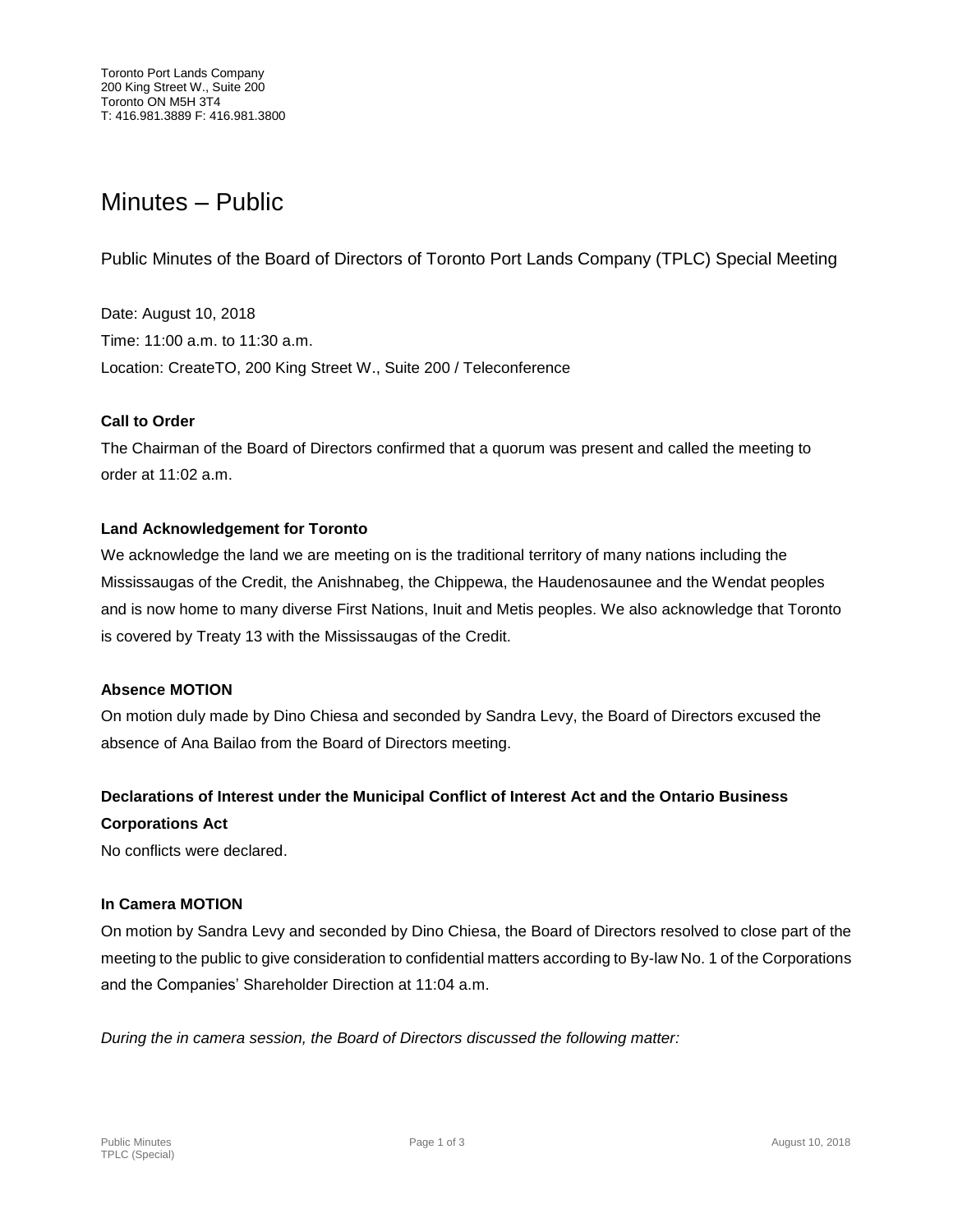# **1. Showline RFP: Approval of Deal with Operator** *[ACTION]*

# **Adjournment**

**MOTION:** On motion by Dennis Fotinos and seconded by Marcie Zajdeman, the Board of Directors resolved to adopt the recommendations from its closed session and direct that these matters remain confidential in accordance with By-law No. 1 of the Corporations and the Companies' Shareholder Direction. The Board of Directors resumed its public session at 12:15 p.m. and the meeting was adjourned at 12:15 p.m.

#### **Attendance:**

|                          | 11:02 to 11:04 a.m.<br><b>Public Session</b> | 11:04 a.m. to 12:15 p.m.<br><b>In-Camera Session</b> | 12:15 to 12:15 p.m.<br><b>Public Session</b> |
|--------------------------|----------------------------------------------|------------------------------------------------------|----------------------------------------------|
| Dino Chiesa, Chair       | ✓                                            |                                                      |                                              |
| David Shiner, Vice Chair | ✓                                            | ✓                                                    |                                              |
| Ana Bailão               | X                                            | X                                                    | X                                            |
| Jane Beatty              | $\checkmark$                                 | ✓                                                    | ✓                                            |
| Ron Carinci              | ✓                                            |                                                      |                                              |
| Justin Di Ciano          | ✓                                            | ✓                                                    |                                              |
| <b>Dennis Fotinos</b>    | ✓                                            |                                                      |                                              |
| Sandra Levy              | ✓                                            | $\checkmark$                                         | $\mathsf{x}$                                 |
| Marcie Zajdeman          | ✓                                            |                                                      |                                              |

 $\checkmark$  Members were present for some or all of the time indicated.

**Also Present** (at the invitation of the Board):

Jaspreet Hansra-Kulasingam, Chief Financial Officer, CreateTO (Teleconference)

Michael Kraljevic, Executive Advisor, Asset & Portfolio Management & Major Projects, CreateTO

(Teleconference)

Don Logie, Head, Development, CreateTO

Susan O'Neill, Director, Communications & Marketing, CreateTO

Mary Ormond, Legal Counsel, CreateTO

Steven Trumper, Head, Legal & Corporate Secretary, CreateTO